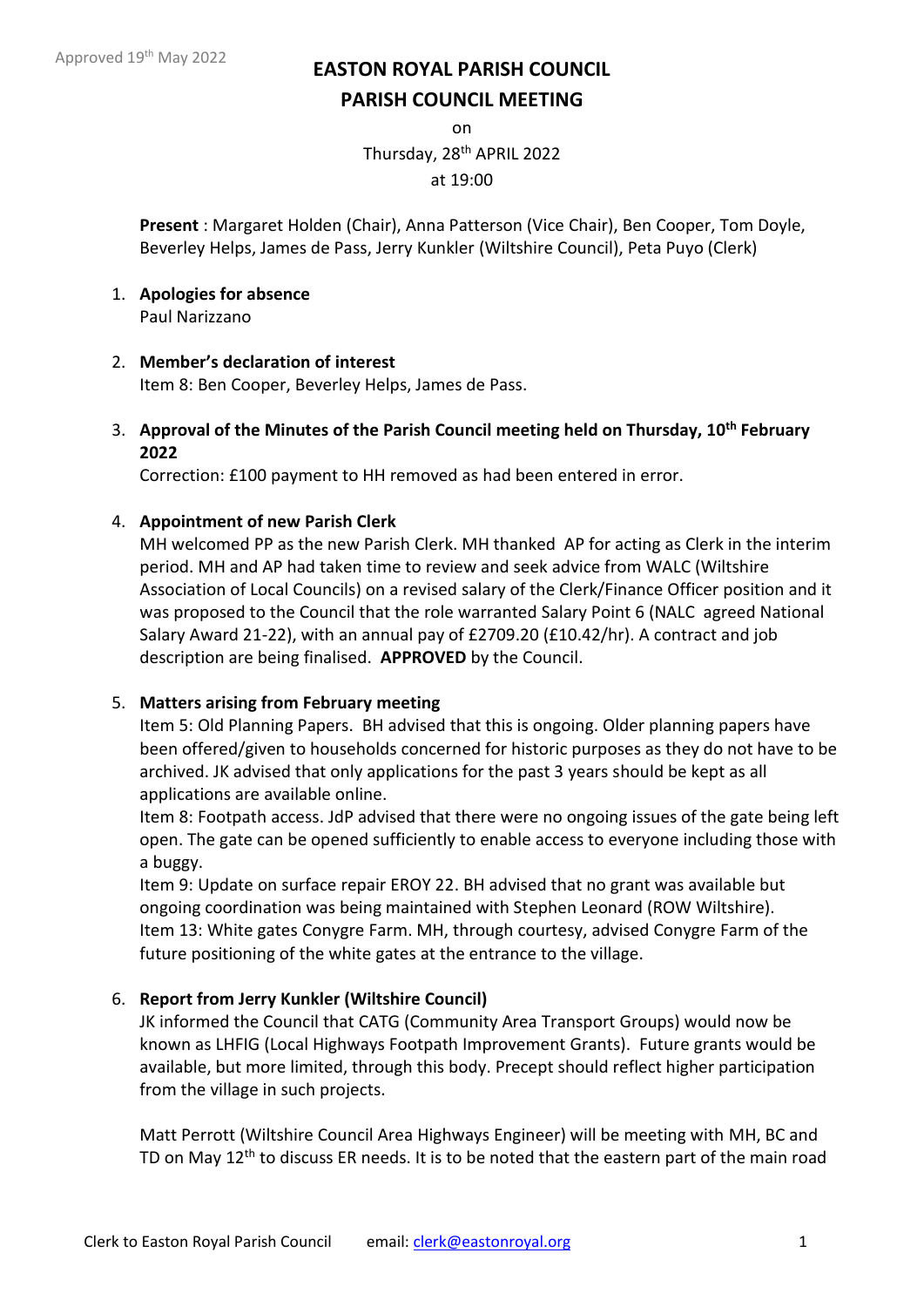on

Thursday, 28th APRIL 2022

#### at 19:00

in ER has been resurfaced. Breach Cottage and beyond that point is in Burbage and will require separate discussions for repair.

The Area Board funding available this year is being reduced from 30k – 16k.

JK was made aware of the issue regarding Item 8. JK suggested the council contact Wilts CC Legal Department to seek advice. **ACTION AP**

JK thanked everyone for their work and was excused from the meeting.

## 7. **Annual Governance and Accountability Return (AGAR 2021/22)**

PP has processed all of the accounts for 2021/22 and they have been approved, in principle, by Roger Tilbrook our Internal Auditor. However, as gross income and gross expenditure exceeded £25k, an external audit is also required this year. PP proposed that a complete review be made of the Asset Register as this appears on the AGAR form and should reflect the purchase of the new playground as well as other assets for insurance, maintenance and liability purposes.

PP therefore proposed that the AGAR approval be postponed until the meeting in May and that both an Asset Policy and Asset Register be worked on in the meantime.

# **ACTION PP**

PP has been informed by Roger Tilbrook that he will be stepping down as Internal Auditor after this year's accounts. The council wish to thank him for all his work as Internal Auditor over the past years and wish him a very happy second retirement.

## 8. **Update on Speed Monitoring Devices**

This is an ongoing issue being closely monitored by AP and MH. To date no funds have been paid as no satisfactory conclusion has been reached. It was agreed with a benefactor towards this project that their donation be returned pending an acceptable outcome to this dispute. As suggested by JK, advise is being sought from WCC/WALC as to the best way forward. **ACTION AP**

## 9. **Update on Playground**

BC advised the Council that the playground is well used and the feedback has been extremely positive.

£4654.78 remains in the PC accounts, ringfenced for use to complete a small basketball court (reflects successful grant applications). Quotes received to date are circa £6.5k. The council agreed that we should continue fundraising over the forthcoming year in the hope of obtaining the further £2k required. In the meantime, people are enjoying the use of the basketball post. Very soon, two basketballs will be left on the Rec by the post for everyone's use. It is hoped that these will be appreciated, respected and left on site for the next players.

The old swings will be removed and the area flattened for tables and seating. **ACTION BC and JdP**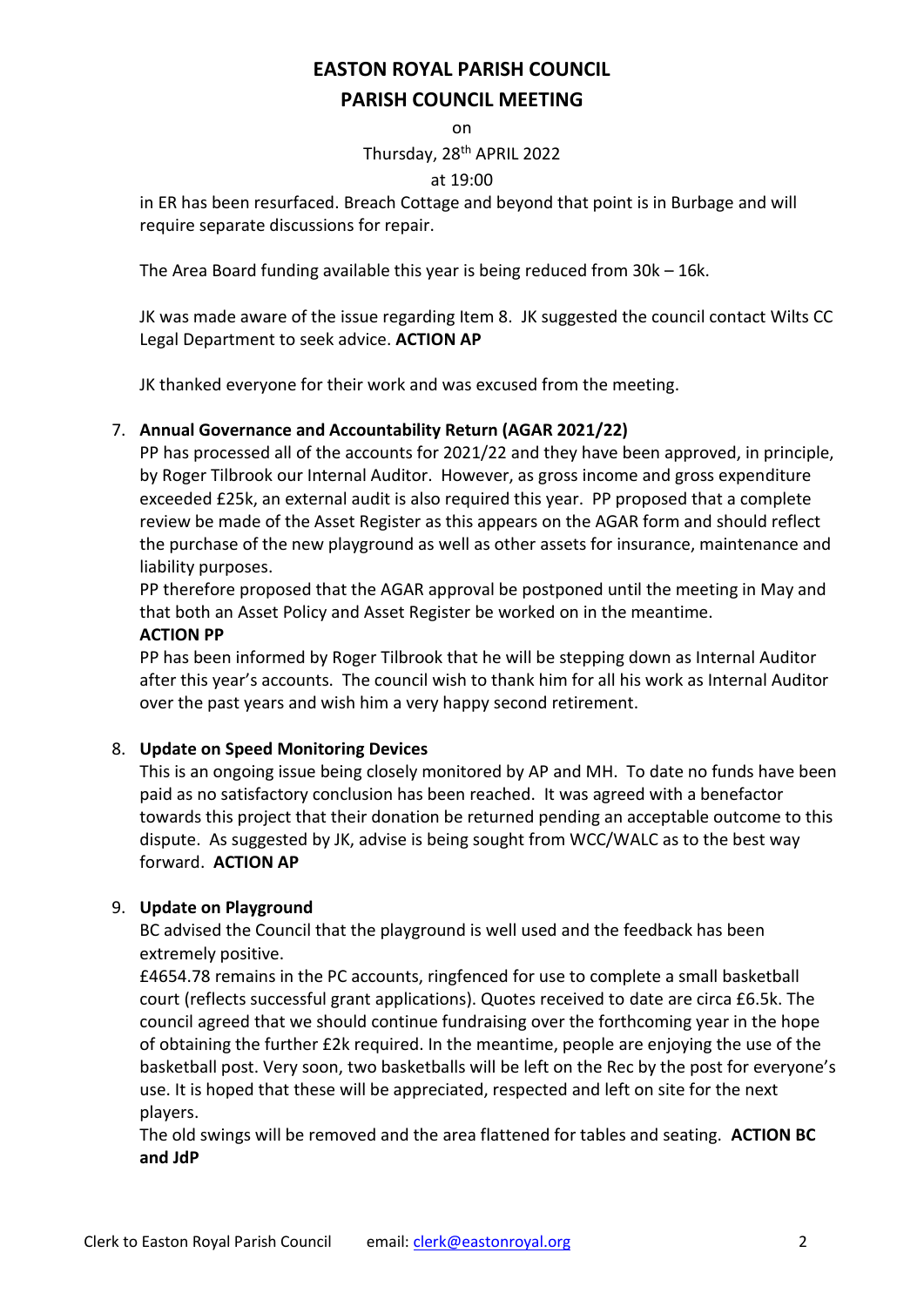on

Thursday, 28th APRIL 2022

## at 19:00

BC informed the council that he had checked the trees on the Rec with tree surgeon Rob Mead. None require attention

Beverley Helps was excused from the meeting at 8.30pm due to ill health.

# 10. **Update on White Gates**

MH informed the council that the new white gates (westbound side only) are scheduled to be installed before July. The village name will appear on the gates and speedwatch sign will be moved to the 30mph sign.

The estimated cost is £3157.34 which includes a 20% contingency. ERPC will pay 25% of the total.

# 11. **Amendments to Bank Account**

MH has made an official complaint to Lloyds Bank as the request for changes made 4 months ago have still not been put in place. The previous clerk is still receiving correspondence and the new clerk is unable to access the accounts nor make VAT refund applications due to this. Ongoing **ACTION MH**

# 12. **Training**

AP, TD, JdP, BC and PN have recently attended Parish Councillor training. They all reported that it was extremely informative. The training highlighted, in particular, that decisions can only be made by the PC at PC meetings and that the only issues to be raised are those which were on the previous minutes and the agenda. PP (clerk) is signed up for the WALC Parish Clerk training on the  $6<sup>th</sup>$  and  $20<sup>th</sup>$  May. Paul Oatway is putting together a "Code of Conduct" training session for the Chairs and Clerks of the Pewsey area as part of the Wiltshire Council Standards Code of Conduct.

## 13. **Annual Parish Meeting**

It is proposed that the Annual Parish Council Meeting be held on Thursday, 19<sup>th</sup> May at 6pm before the Annual Parish Meeting that is chaired by the PC. The latter would be held at 7.30pm.

The PC meeting would be to elect the Chair and Vice Chair and to approve the AGAR (see item 7 above).

During the Annual Parish Meeting, it is proposed that a list of each village activity be made and that a representative from each be invited to give a 5 minute summary of their activity. Following the APM, all present would be invited to stay, the bar would be opened and the above representatives would remain to answer any further queries the public may have. **APPROVED**

# 14. Update Poo bin

MH confirmed that the new green bin situated on the bank outside Home Farm is being well used and much appreciated by both villagers and visitors walking through. The PC thanks Beverley and Hew for offering to empty this regularly.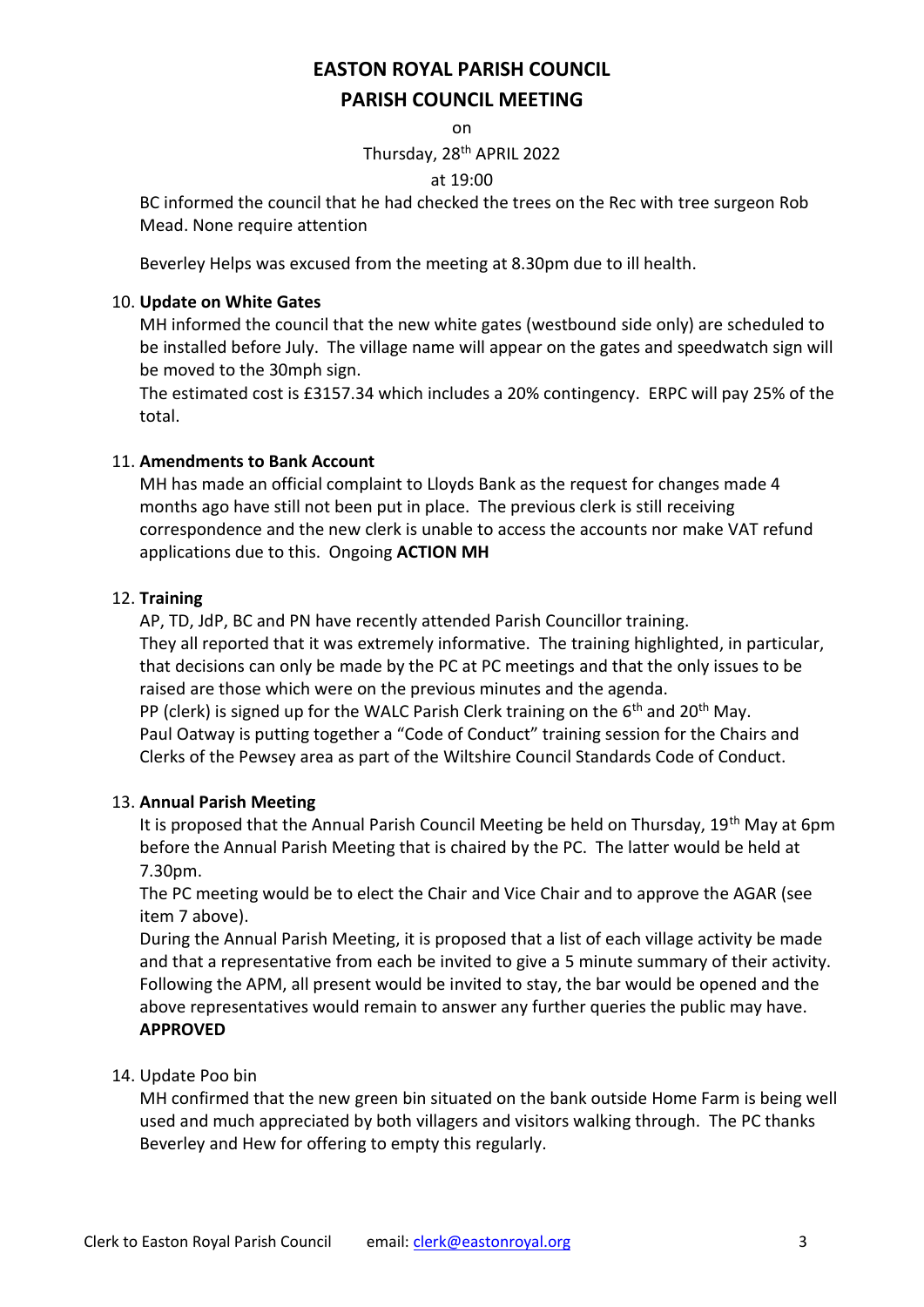on

Thursday, 28th APRIL 2022

#### at 19:00

# 15. **Appointment of new Advisor for Wiltshire Association of Local Councils (WALC)**

The PC were informed that Deborah Bourne has replaced Kate Fielding. MH has been in contact with Debbie who has been very helpful in sending policy copies and other useful information. It was agreed that the Standing Orders should be reviewed as well as the Asset Policy. **ACTION MH, AP and clerk**

## 16. **Items from the General Public**

Item 1. The clerk received the following emails from a resident. For the purpose of transparency and clarity, these emails are being published. The senders have authorised this under the understanding that they be unredacted.

Paul van Dyck <vandyck4@icloud.com>

Thu 24/03, 13:07 Clerk Dear Peta,

Thank you for your email, and news of your post and acknowledgement of our email, including passing back our respects to both Brian and Pauline, who have done sterling work, and passing on Colin Chesterman's contact details as the interim chairman of the village hall.

There is one part of our email you have not responded to, that is the question of what is being planned by the PC or the ERPG for the village hall and the green now. There is clearly something being put forward as there was a surveyor on site for the better part of an entire day over a month ago and gossip. We would ask that you please ask the PC Chair or Deputy to contact both us and Vivien at Chantry Cottage, as the two properties most closely neighbouring the village hall and the only village properties who are substantively affected by all developments to this bequeathed green site. As you know, waiting until it is at formal planning stage increases ill-will and poor relations, and once again, sets the PC against the two neighbouring properties, rather than respecting them and working with them before plans are paid for and so, heavily invested in.

A new matter, that your announcement of your new post brings, is a question about **who from outside** of the ER Parish Council has looked at the direct conflict of interest in your offer to hold the post of Parish Clerk? This is in consideration of your past and current role in the ER Playground Group, and your known drive for, and personal interest in development proposals.

Who will be overseeing concern or complaint in relation to your impartiality as clerk? Can the PC please formally report directly to us and all villagers on this. And on what they have done as our PC, and will do ongoing to ensure the conflict of interest that clearly exists between your two roles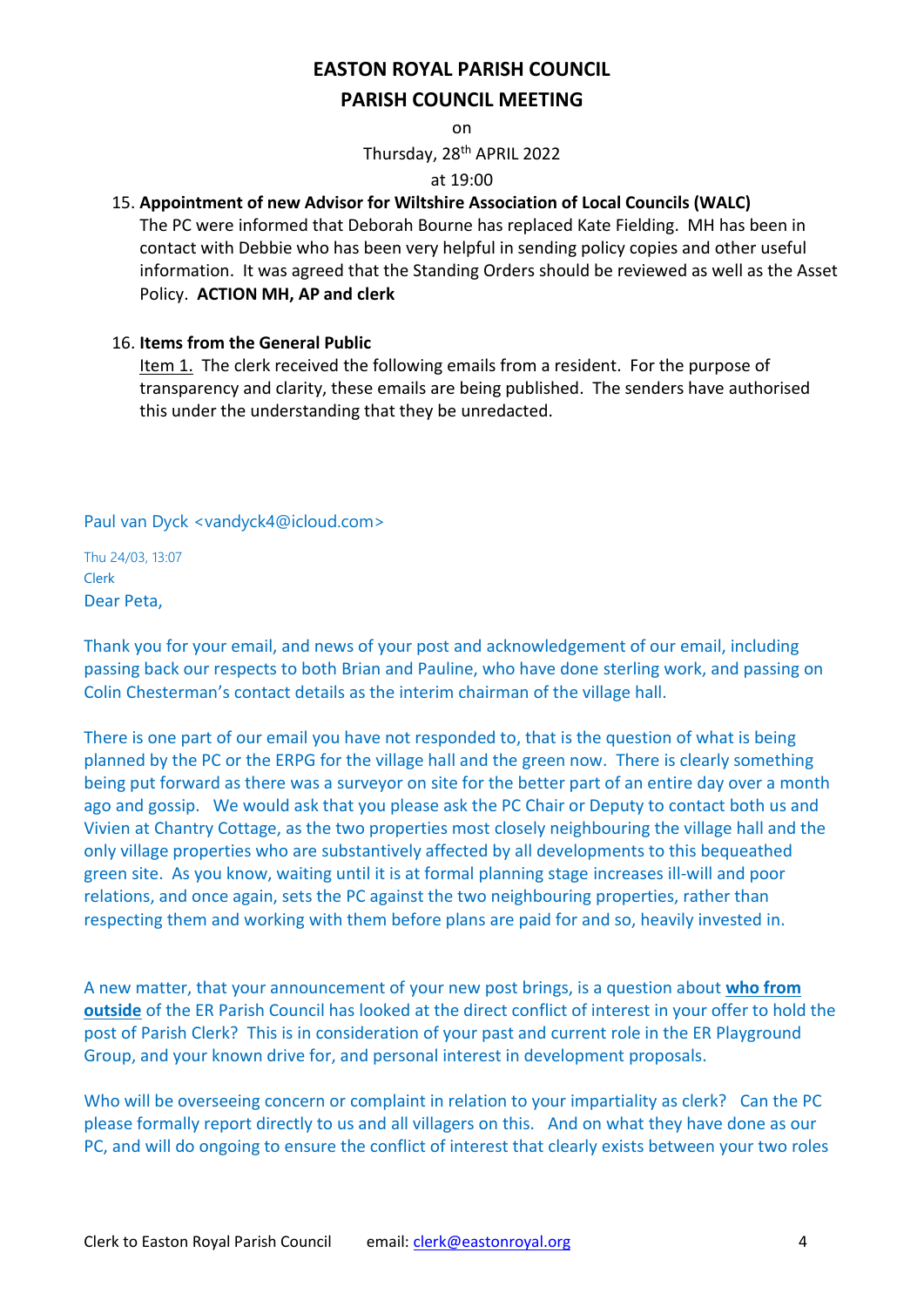on

Thursday, 28<sup>th</sup> APRIL 2022

#### at 19:00

has been mitigated, and who is the external governing body to ensure this remains so, available to take any formal complaint to?

It is our duty as citizens to raise this conflict of interest clearly and formally through the clerk, so it is added to the formal Agenda, openly minuted and action taken by the PC so it cannot be said by the PC that no one raised it. We all have a duty to ensure that the PC and the paid clerk uphold the highest conduct in public office and respect ALL villagers who pay the precept. We have seen this go very wrong before in the ERPC, specifically zero communication or discussion with the two neighbouring properties before planned developments, a PC who represented its own clique and a culture under Elliott and Hollingsworth 2013-2022 that led to many documented acts of failure to consult, failure to present the true state and vexatious behaviour toward The Old Forge in retaliation for exposure of those failings.

Could you please acknowledge receipt of this email-letter, and the steps you will take to bring this forward to the PC, and their steps to protect the public interest through proper procedure in investigating complaints, and proper procedures in place for collecting and responding to those complaints. This should be within a reasonable timeframe of no more than one month. It should be public, not secret 'off-agenda' meetings by the PC, as we have evidence were used throughout 2014-2016 to target us and our property and likely others.

Kind regards,

Karen and Paul van Dyck The Old Forge Easton Royal

Paul van Dyck <vandyck4@icloud.com>

Tue 12/04, 09:08 Dear Peta,

Thank you for your confirmation and further information. We trust that the Agenda of the next meeting will raise the issue of vested and conflicts of interests across the PC, the ERVH committee and the clerk, and hope that you will ensure a transparent process for complaints is the outcome of that meeting, to be published widely so all can access it without retaliation.

Kind regards,

Paul and Karen van Dyck The Old Forge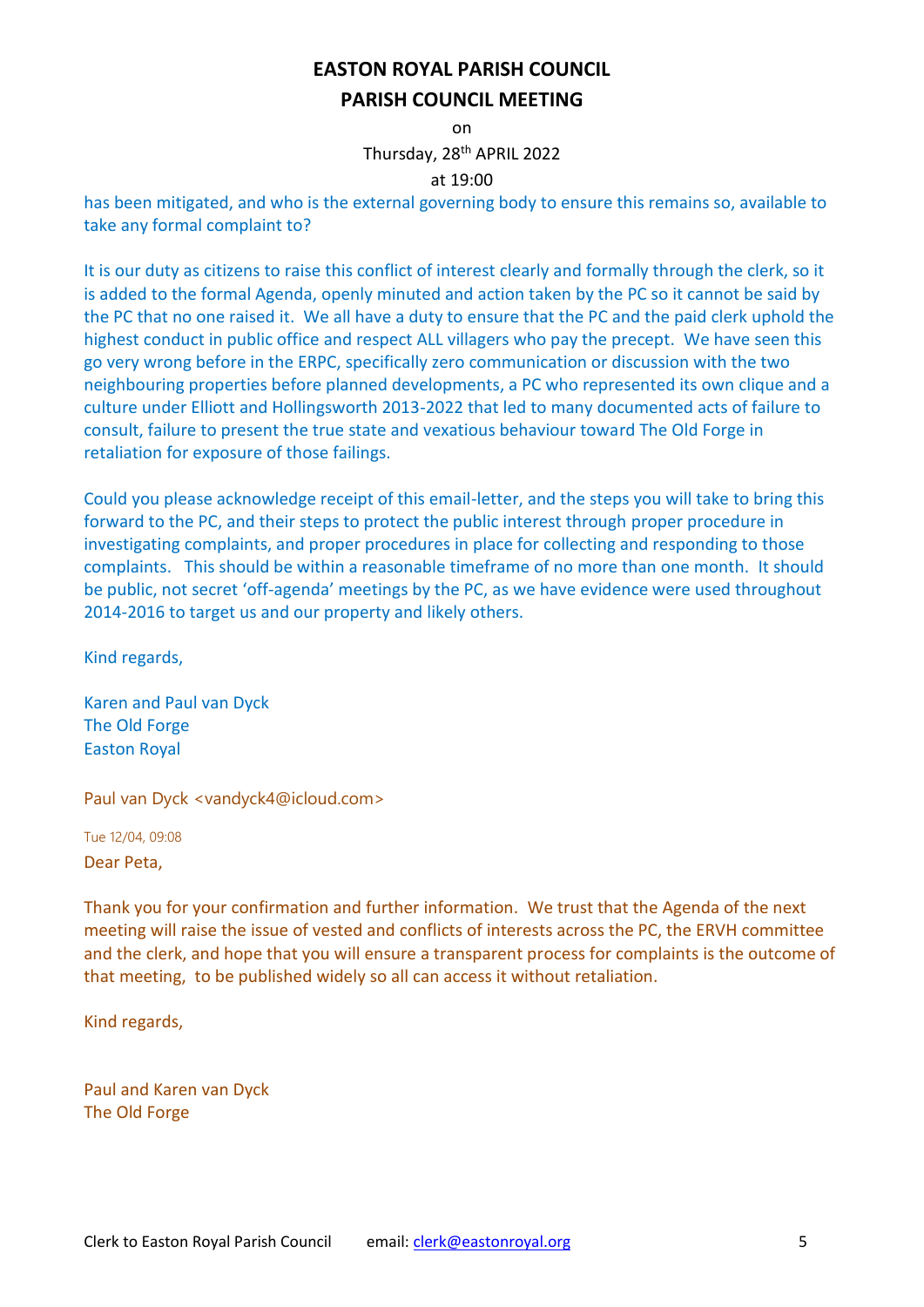on Thursday, 28th APRIL 2022 at 19:00

Paul van Dyck <vandyck4@icloud.com>

Thu 05/05, 19:05 Dear Peta,

We are not sure from your tone, should we thank you, or are you frustrated by the request. Conflict of interest can express in different ways.

Are we correct to assume that in the PC meeting you tabled the 2 emails, so presented the question in that manner, and that the work is yet to be done by the PC on forming a workable response for the good of the public?

As we have already been subjected to repeated vexatiousness from those close to the PC, as well as actual PC members, we hope that our requests for a transparent code around conflict of interest and a process for complaints with external oversight will be set up.

Being respectful to those who neighbour the land, which the PC do not own, and was left in perpetuity for children, as an unchanging constant for them during times of upheaval, by Sir Henry Bashford, should never be forgotten. This is as the booklet on Sir Henry Bashford states it, and how this landscape came to be. So, as villagers come and go, and wish to develop it, and change it for their own purposes in their own image, the clear covenant of this bequeathment is of importance, to allow the open green to remain a calm unchanging green for children. This bequeathment is both of land and of respect and kindness to others, thinking of them when they are not there.

This is what the ER PC are the guardians of and we hope that you will pass this to the PC, to the reformed newer / younger PC, on our behalf, reminding them of the double nature of this bequeathment, of the open space and the care toward those who are not able to speak for themselves and need time to just be. It should not be about grand gestures and voting, as may be the case with other aspects of village life designed to build more social / financial interest.

In the interests of transparency and goodwill, yes we give our permission for you to attach the two emails with our contact details unredacted, and to add this email too. Thank you for asking to do this.

Best wishes,

Paul and Karen van Dyck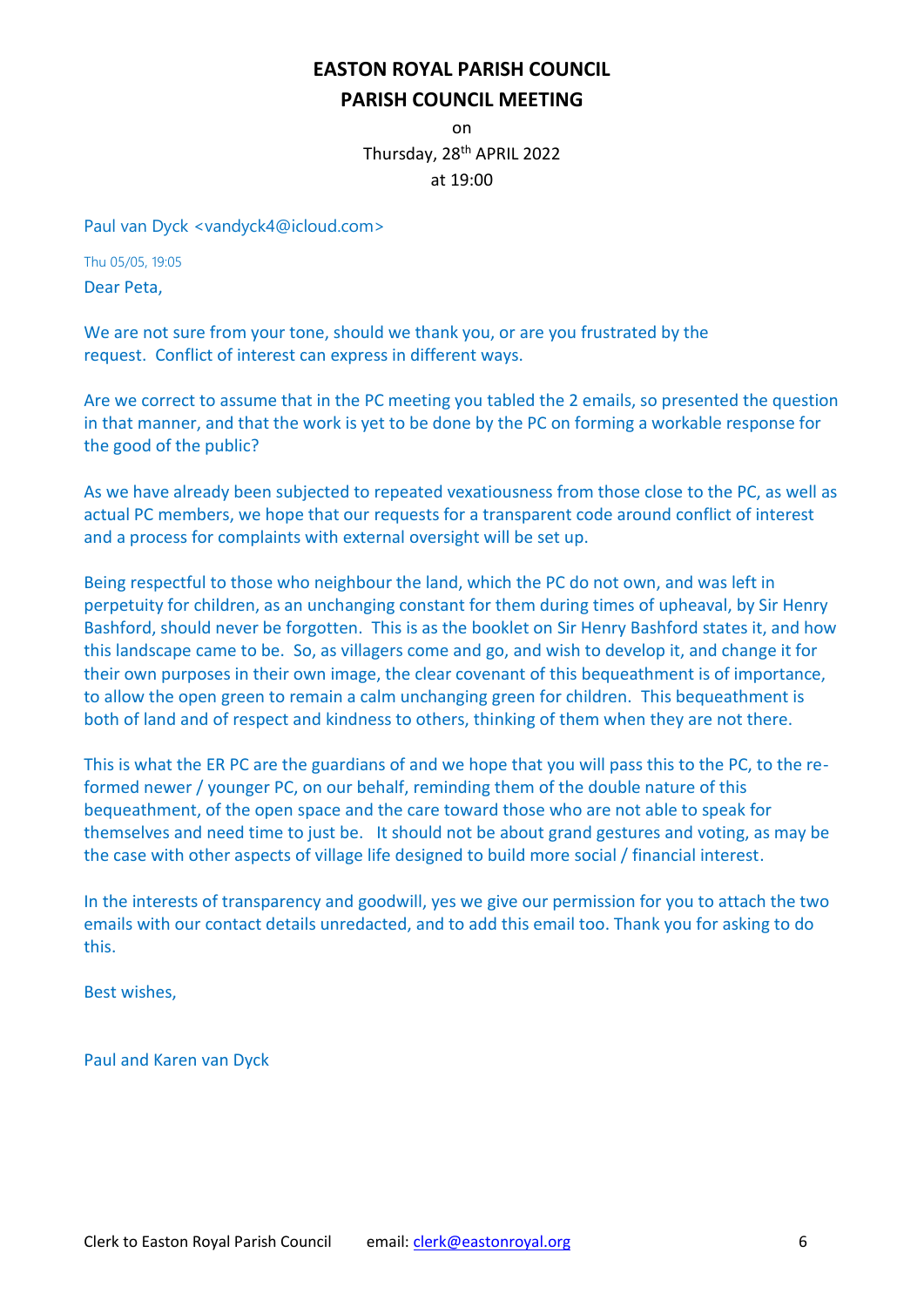on Thursday, 28th APRIL 2022 at 19:00

The council highlighted two important points during their discussion :

Firstly, the ER Village Hall has its own committee, agenda and meetings. The PC is not involved at this stage regarding any proposed extension. If matters move forward the PC will ensure that the village is notified and all matters and decisions are minuted.

Secondly, given the nature of the role and employment of clerk (an employee of the council, **not** an elected representative) there **cannot** be a conflict of interest.

The PC has contacted the Wiltshire County Council Standards Committee to see how best deal with the issues of emails of this nature from members of the public.

# Item 2.

Due to a conflict of interest BC, BH and JdP left the meeting.

Three separate letters were received from parishioners with regards to certain footpaths and bridleways.

The remaining council members (quorum met) have addressed the issues, agreed on a plan of action and will be meeting with each of these parishioners separately to explain how they intend to move forward. **ACTION MH and AP**

- 17. Finance -see overleaf
- 18. Date of next meetings

**Thursday 19th May** Annual Parish Council Meeting (6pm) Annual Parish Meeting (7.30pm) **Thursday 14th July** Parish Council Meeting (7pm) **Thursday 15th September** Parish Council Meeting (7pm) **Thursday 17th November** Parish Council Meeting (7pm)

**Meeting closed at 10pm.**